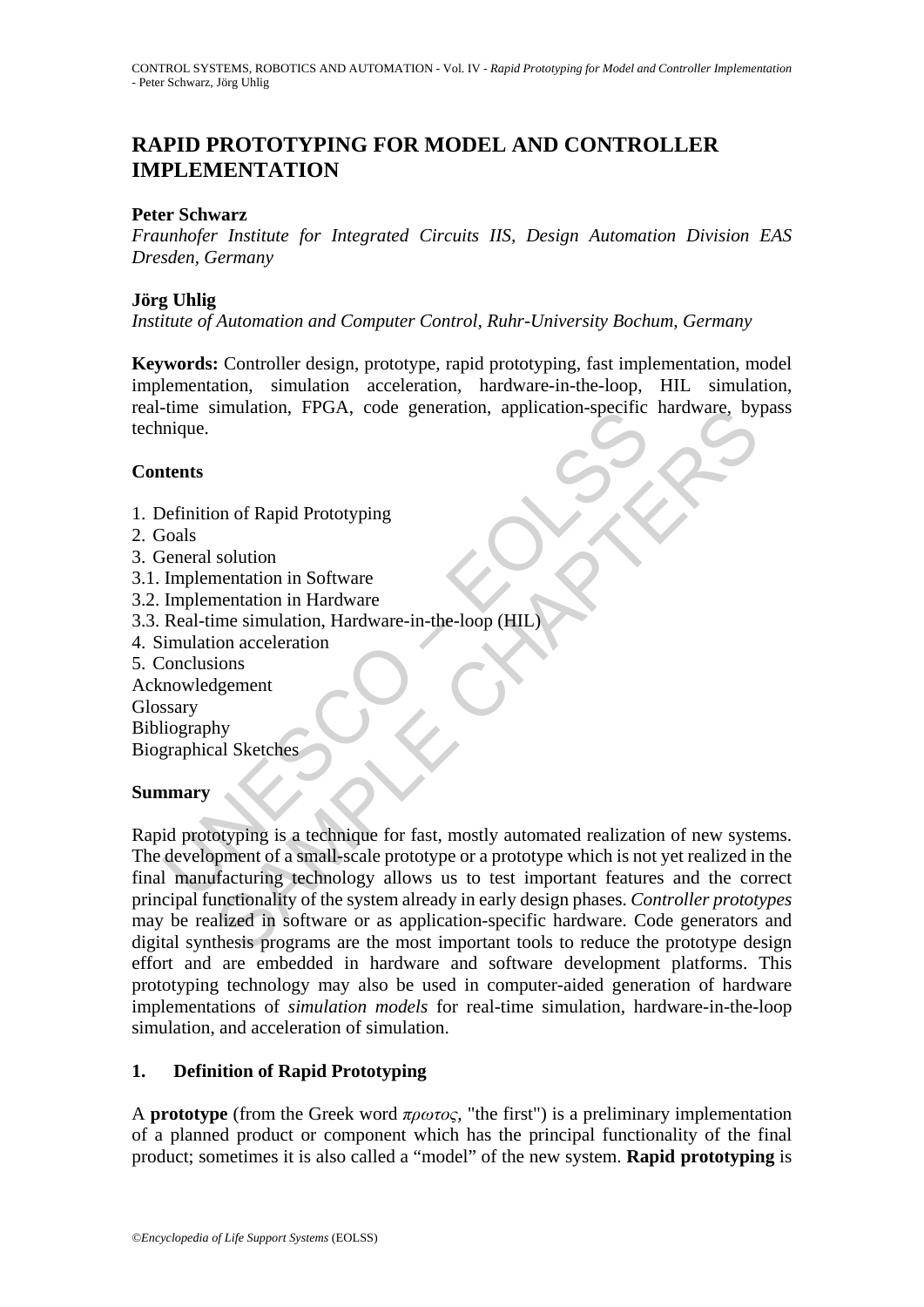the computer-aided or automated generation of a prototype in an early design phase. The prototype has to represent the essential properties but can be realized in another way as the final product. In our context, **new concepts of hardware- and software-based control systems** may be realized and tested very fast by rapid prototyping. Progress in rapid prototyping during the last years leads to the fact that sometimes the automatically generated prototype is so efficient that after testing it may be used as the final implementation.

The rapid prototyping technology may be also used for an **implementation of simulation models** to accelerate the simulation speed or to verify real-time simulation or hardware-in-the-loop simulation.

### **2. Goals**

The very high costs of hardware and software production are responsible for the development of *faster realization methods*. **Rapid prototyping** is a key approach to solve this problem. It supports the following activities in the design process:

- to detect design errors more early;
- to get indications of possible improvements of the design;
- to give potential users a more concrete model of the intended product;
- to test a user interface in an early design phase;
- to test the effectiveness and appeal of a particular solution;
- to develop a model case or practice exercise that can serve as a template for others;
- to get user feedback and reactions to competing approaches.

The common design methodology and the idea of rapid prototyping may be illustrated by the well-known V diagram of an industrial design process (Figure 1).



Figure 1: Design process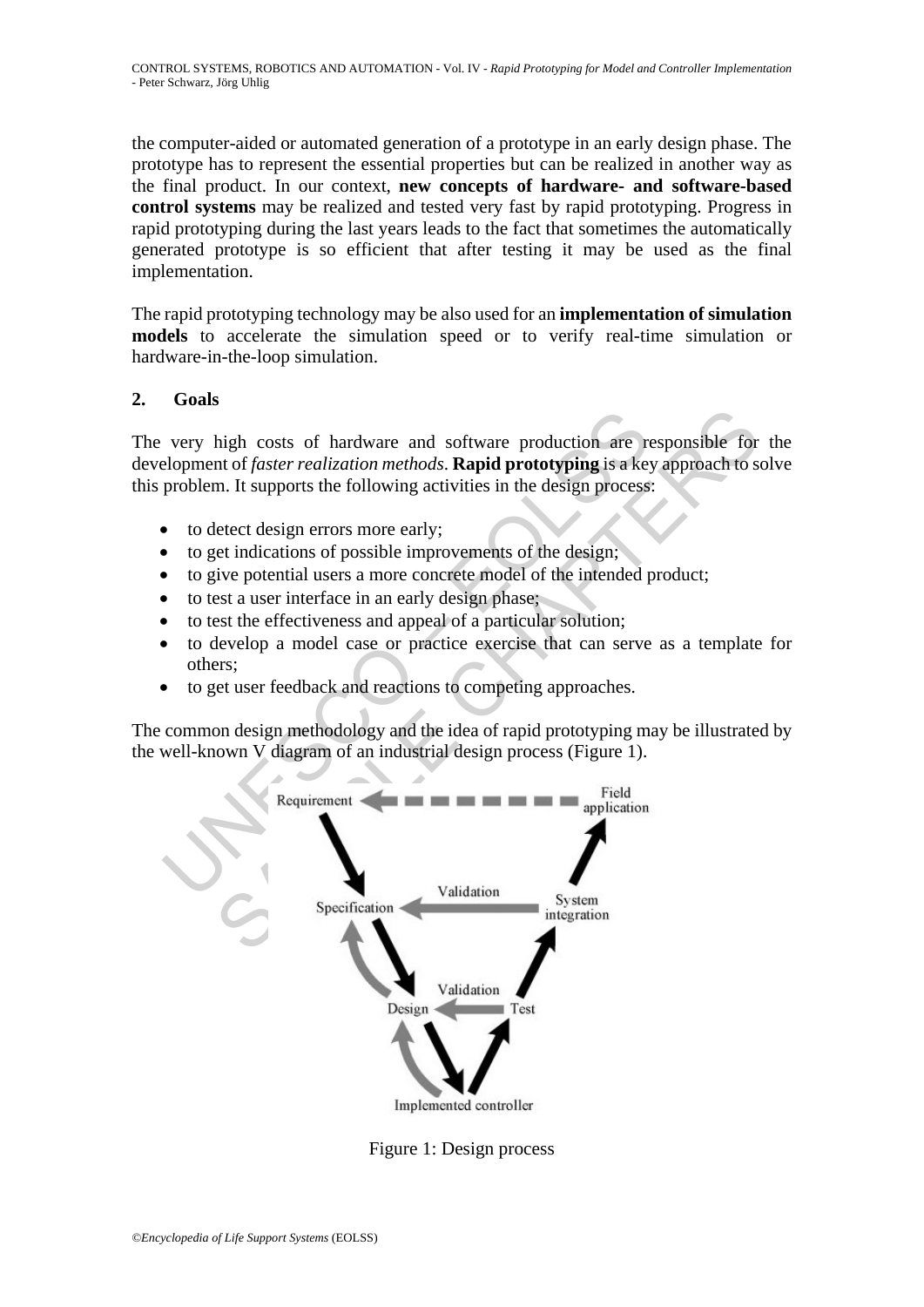There exist many slightly different variants of this diagram in the literature if various design tasks, a more or less detailed description of design steps, and special additional aspects are specified by the design engineer. The figure is here adapted to the design of **control systems** (especially of **controllers**) and provides only the essential design steps which are discussed in this article in relation to rapid prototyping. Only a few iteration loops for design validation and improving are presented in this figure.

The different types of controller implementation have to be considered with respect to their specific design problems. The **controller** may be designed either as **software** (SW) running on various types of processors, or as dedicated application-specific **hardware** (HW), or both together which leads to HW-SW-Codesign. Typical controller implementations are as following:

- Program running on a host computer ( PC ) coupled with the process
- Embedded systems:

 Microprocessor Programmable controller Digital signal processor (DSP) Microcontroller

- Programmable Logic Controller (PLC)
- Application-specific hardware:

Application-specific integrated circuit (ASIC), or especially: Field Programmable Gate Arrays (FPGA)

mounted on a printed circuit board (PCB) together with other standard components.

• Program running on a host computer (PC) coupled with the p<br>
• Embedded systems:<br>
Microprocessor<br>
Programmable controller<br>
Digital signal processor (DSP)<br>
Microcontroller<br>
• Programmable Logic Controller (PLC)<br>
• Applica gram running on a host computer (PC) coupled with the process<br>
bedded systems:<br>
Microprocessor<br>
Microcontroller<br>
Digital signal processor<br>
Digital signal processor<br>
Chaptication-specific integrated circuit (ASIC), or espec One of the most convenient way to develop a new controller algorithm and its prototype implementation is **software running on a host computer** (e.g., a Personal Computer) coupled with the process. This approach is supported by evaluation boards which are plugged into the host computer and may contain the prototype processor, interface devices such as analog-digital and digital-analog converters (ADC and DAC), compiler and debugger (development tool kit, DTK). For industrial applications, controllers are very often realized as **embedded systems** which incorporate *programmable computers* or - more specific - *programmable controllers*. A more detailed description of embedded system is: "Hardware and software which forms a component of some larger system and which is expected to function without human intervention. A typical embedded system consists of a single-board microcomputer with software in ROM, which starts running some special purpose application programs as soon as it is turned on and will not stop until it is turned off (if ever). It will not usually have any of the normal peripherals such as a keyboard, monitor, serial connections, mass storage, etc. or any kind of user interface software unless these are required by the overall system of which it is a part. Often it must provide real-time response.".

A **programmable logic controller, PLC**, is a dedicated computer system mostly used for the automation in process or production engineering. The PLC is a microprocessor-based device with interfaces to the industrial process and is used to monitor the status of the sensors and to calculate output values which are send to the actuators. The term "logic" is used because programming is primarily concerned with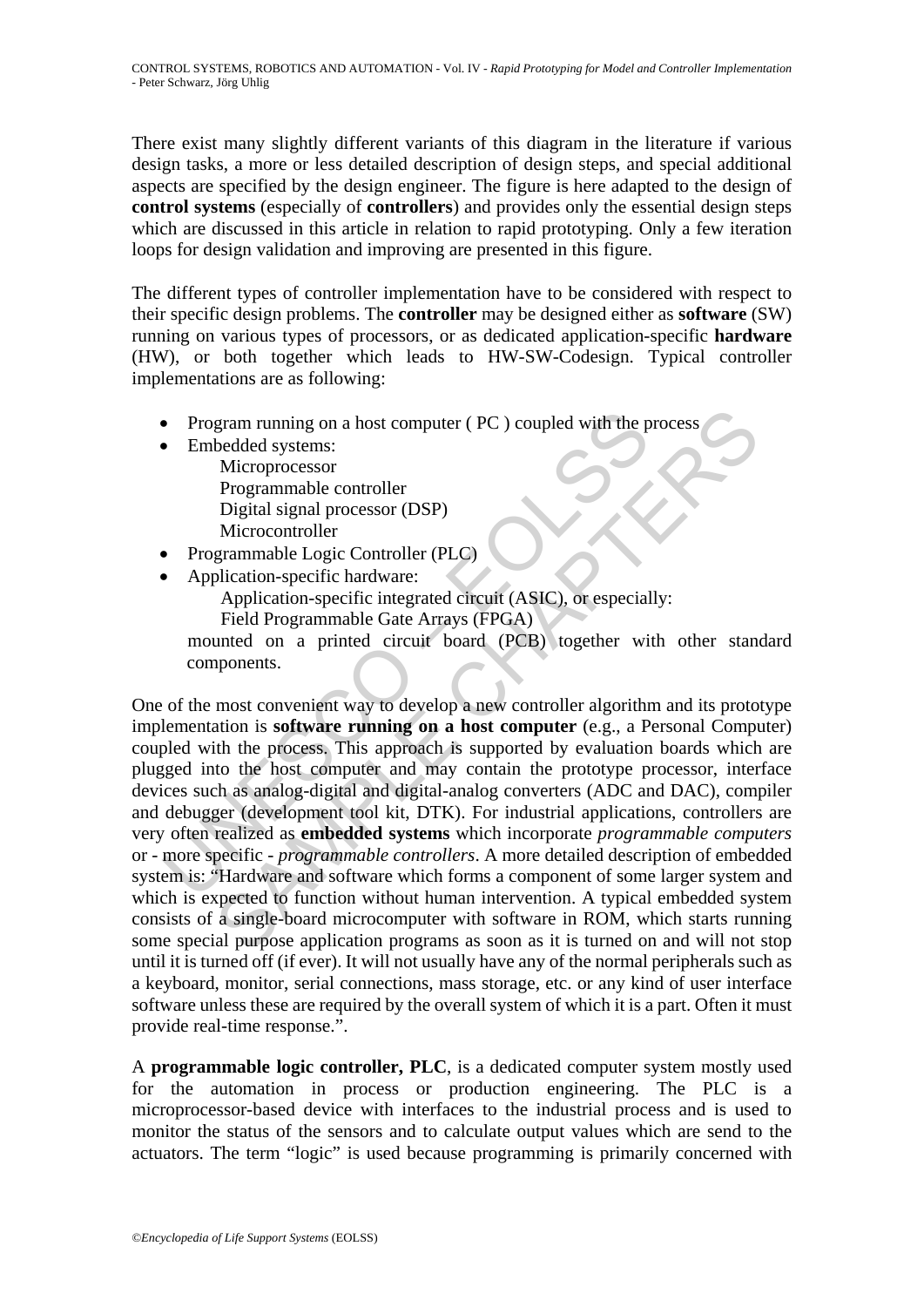implementing logic and switching operations. The programming of PLCs was restricted to proprietary input languages of the vendors for a long time. Therefore, standardization effort has been spent to overcome these difficulties which results in the standards IEC 1131 and IEC 1499. IEC 1131 specifies the syntax, semantics, and display for a suite of PLC programming languages:

- LD Ladder diagram
- SFC Sequential Function Charts
- FBD Function Block Diagram
- ST Structured Text
- IL Instruction List

on the essential denetits of this inc. standard is that it allows multimeted with the same programmal or graphical form) to be used within the same programmal was the program developer to choose the language best suited to essential onenells of unis In-ts standard sural at a tau anows murier anglages or<br>or graphical form) to be used within the same programmable controller,<br>program developer to choose the language best suited to each particul One of the essential benefits of this IEC standard is that it allows multiple languages (also in textual or graphical form) to be used within the same programmable controller. This allows the program developer to choose the language best suited to each particular task. The standard IEC 1499 (function blocks for industrial-process measurement and control systems) is directed to decentralized control and distributed architectures. It uses concepts of object-oriented programming, e.g. design patterns, and supports dynamic reconfiguration and re-use of large, complex software modules. Today, PLCs are not often used in rapid prototyping but are essential devices for the final controller implementation.

Controllers may be also realized as **application-specific hardware,** implemented as ASIC (Application-Specific Integrated Circuit) or FPGA (Field Programmable Gate Array). This implementation is necessary if the computer performance is not high enough for signal processing or control algorithms. It is well-known that dedicated HW is 10 to 100 times faster than general-purpose processors due to its high degree of parallel operating devices integrated on the chip.

The focus in this article is on FPGA because the effort to design ASICs is mostly too large to be invested in controller design. FPGAs are integrated circuits or "chips" that can be configured in the "field". FPGA may consist of many millions of transistors and may realize, therefore, also millions of basic digital functions (AND, OR, NAND, NOR, …) or many of more complex functions (ADD, MULT, DIV for integer or floating-point numbers). High-speed controllers may be implemented with these devices and - as a result of their programmability - may be used in rapid prototyping.

With respect to *prototyping*, all kinds of *programmable* devices are candidates for implementation. In our context, **new concepts of hardware and software based control systems** may be realized and tested very fast by rapid prototyping. The first system-validation is not longer done with the complete final implementation of the new system as shown in Figure 1.

Instead a **preliminary version** for the first system validation is realized as a **prototype** of the final product in an intermediate design step. It may be designed quickly and may be changed after evaluation and detection of design errors (Figure 2).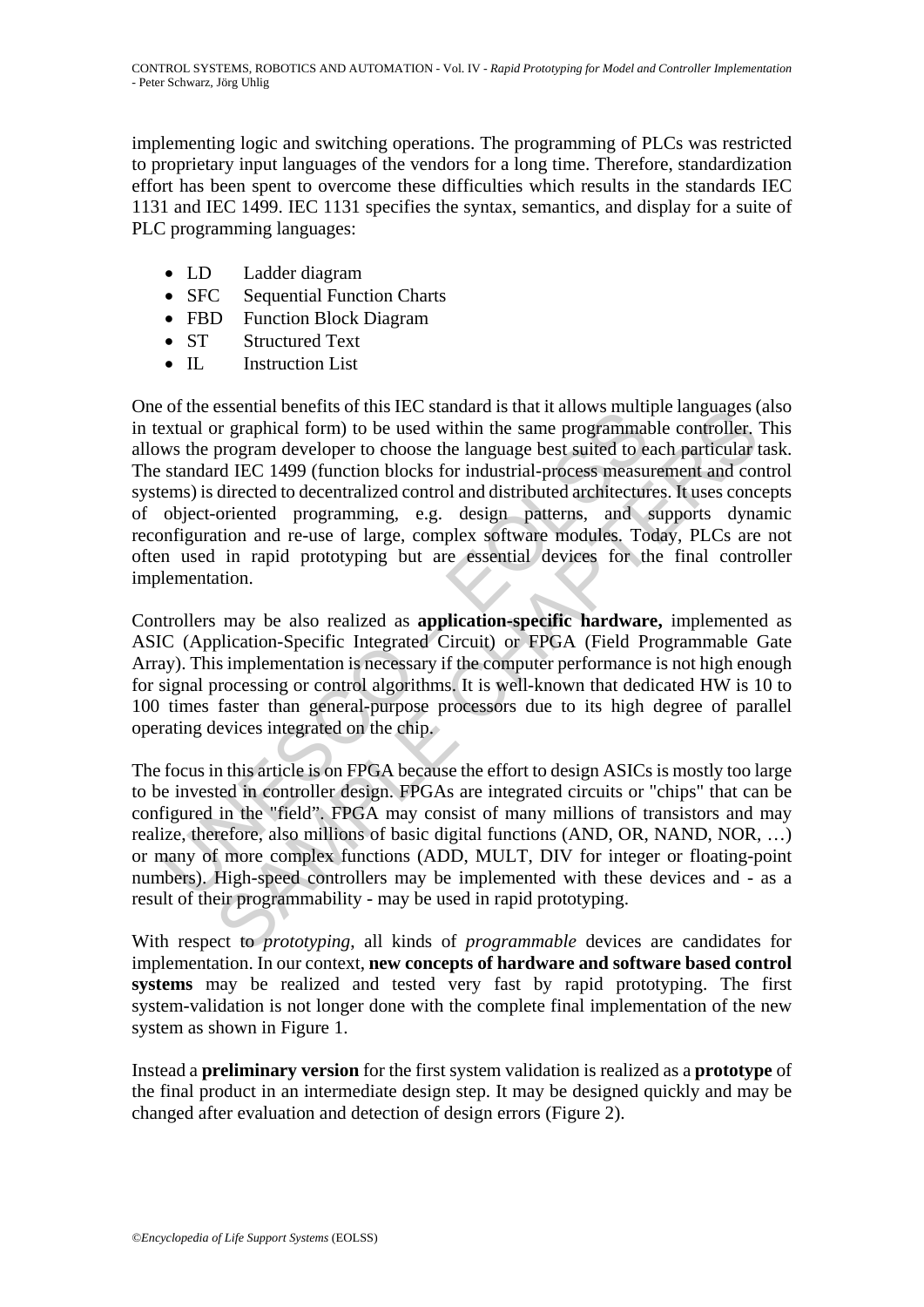

Figure 2: Design process including rapid prototyping

This intermediate activity reduces the design process because

- the prototype implementation may be realized much faster than the final implementation;
- the evaluation of the prototype leads to an early detection of design errors and to design improvements;
- the prototype may be redesigned within a short time;
- the prototype may be transformed into the final implementation in a straight forward manner.

Hw as FGPA<br>
Implemented controller<br>
Figure 2: Design process including rapid prototypin,<br>
intermediate activity reduces the design process because<br>
• the prototype implementation may be realized much fast<br>
implementation;<br> IF the assumed controller<br>
Figure 2: Design process including rapid profotyping<br>
rediate activity reduces the design process because<br>
prototype implementation may be realized much faster than the 1<br>
elementation;<br>
evaluati This interpretation of "rapid prototyping" is common use in many technical disciplines. It reflects the fact that it is very important for first functional tests to have a system implementation which is not yet optimized with respect to the requirements of mass production (e.g., cost effectiveness) but fulfills many other design requirements. Especially in the design of controllers and other embedded systems, there is a trend to use the "preliminary prototype", after correction of design errors and performance improvements, as the *final* implementation

It is possible to do this, if

- the generated prototype fulfills all requirements (e.g., function, timing behavior, user interaction),
- the prototype hardware, the target, is the same as in the intended final implementation.

In our special context, "rapid prototyping" becomes therefore more and more a synonym for a *very fast and automated design style*. Powerful code generators with sophisticated code optimization for all widely used processor types and FPGAs with millions of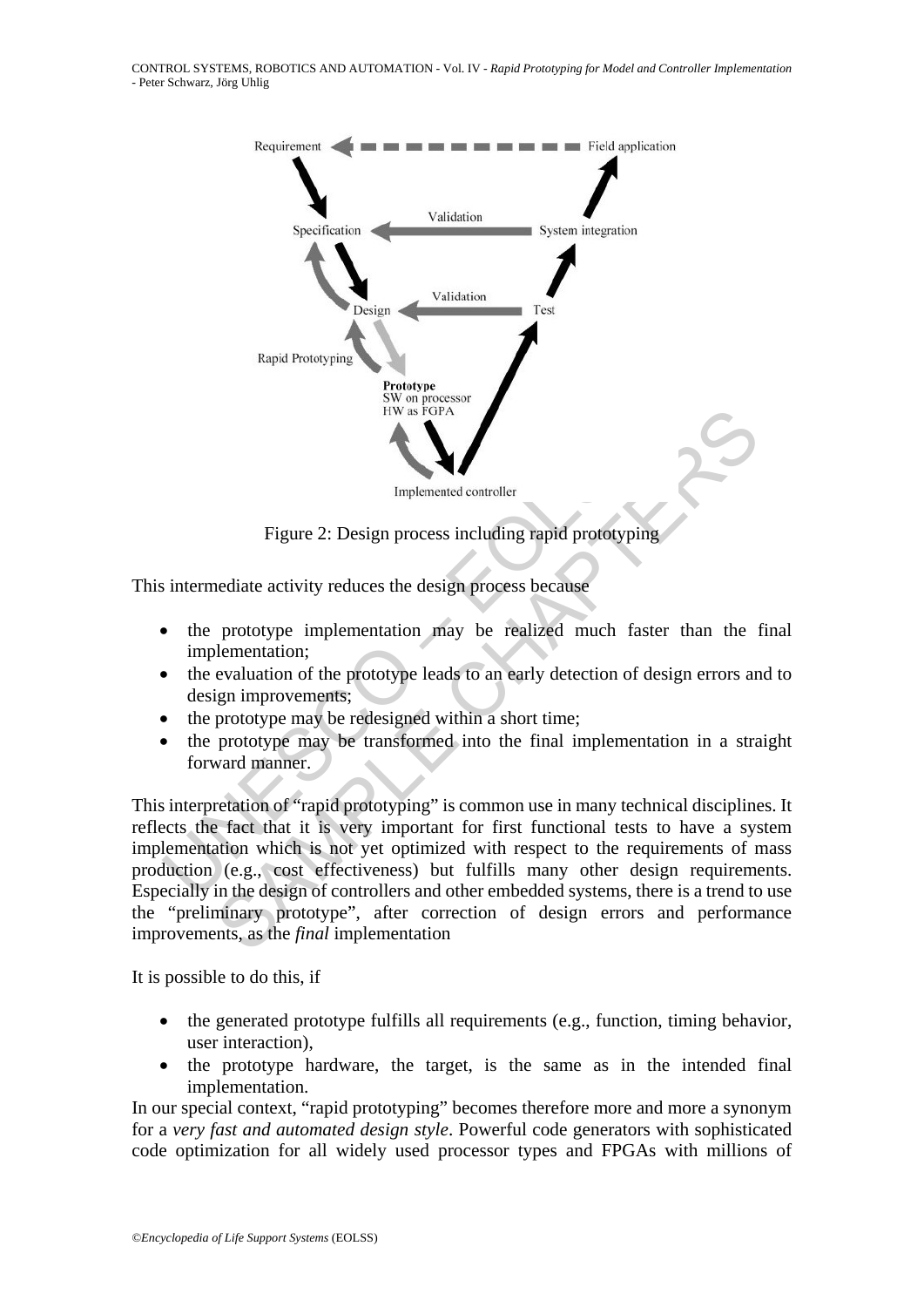elements together with automated logic design tools support this design paradigm shift.

The *common* consideration of the controller and the plant is a very important aspect in the design of the controller, e.g., in model-based controller design and in the simulation-based optimization of the controller's behavior. It is also possible to couple a *real system* (e.g., the plant) with a *model* (e.g., of the controller) for simulation purposes. Some possibilities for the interaction of plant and controller and their models, respectively, are presented in Figure 3, which also reflects a typical controller design flow from the simulation and prototyping point of view.



Figure 3: Various forms of interaction between the physical systems (plant, controller, controller prototype) and their models (running on a computer)

The design process starts with the common simulation of the plant *model* and the controller *model* (Figure 3a) which may be realized by one of the well-known simulation tools (e.g., Matlab/Simulink, MatrixX). If high-dimensional physical problems described by differential equations are to be considered, tools as Dymola (with the modeling language Modelica) or VHDL-AMS simulators may also be used.

Hardware-in-the-loop simulation (HIL) and real-time simulation (Figure 3b) are other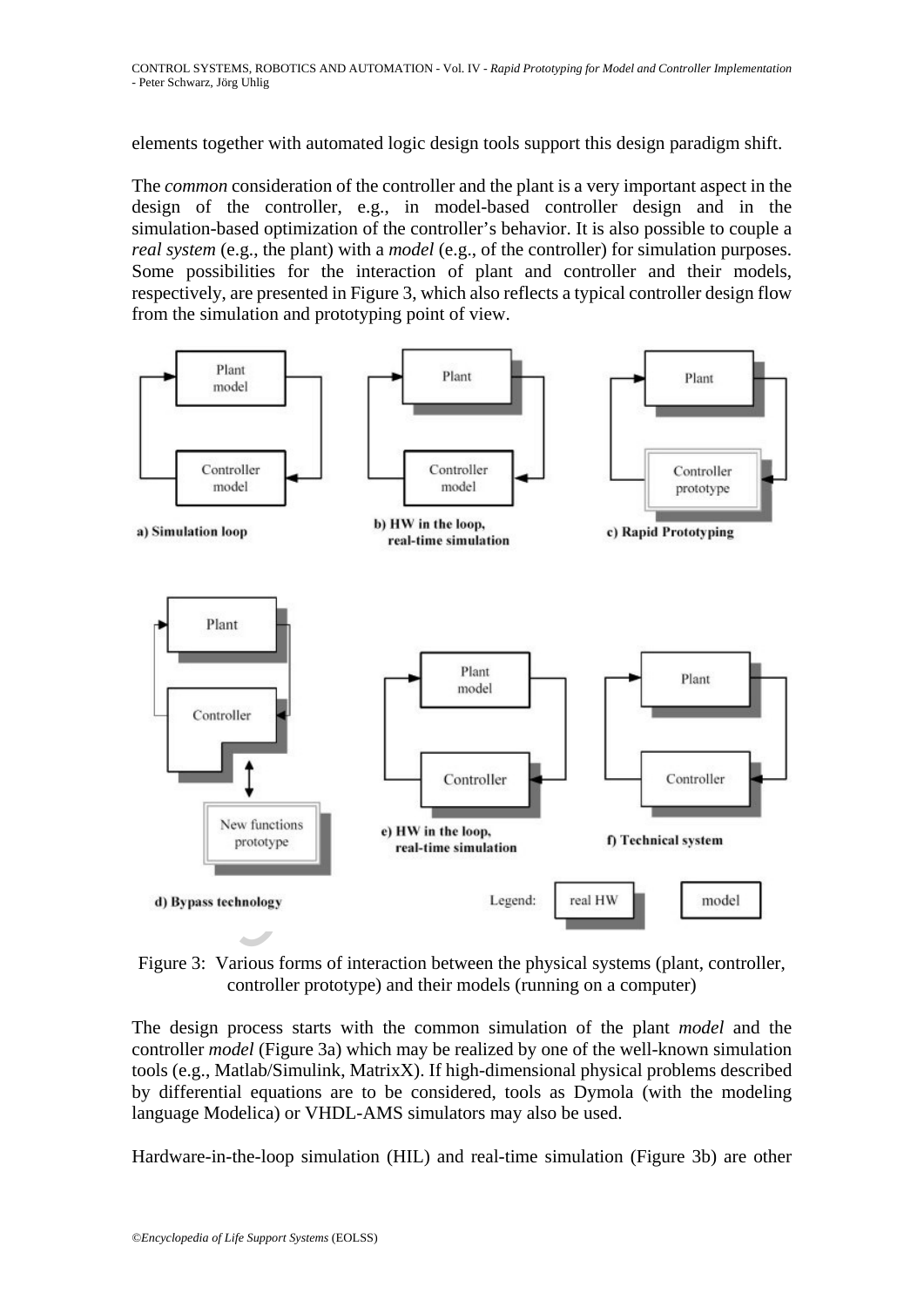important methods for the simulation-based design of control systems and are extensively used in automotive and aircraft design.

The term "hardware-in-the-loop" means: in the "simulation loop" of plant model and controller model (Figure 3a) *one* of these subsystems is substituted by "real hardware" (in Figure 3b, for example, the controller model running in a simulator is coupled with the real plant via appropriate interfaces). The *hardware* is running in real time and, therefore, the *model* has to be simulated fast enough to be coupled with the hardware leading to **real-time simulation**.

In **rapid prototyping**, the controller model is substituted by a preliminary controller implementation on one of the above mentioned HW devices (Figure 3c). It offers the possibility to verify the controller design in a realistic environment so that the final implementation (Figure 3f) based on the same controller design will satisfy the design specifications.

If some parts of existing controllers may be re-used or if the existing controller strategies have to be optimized, the **bypass technology** (Figure 3d) may be applied. It enables the designer to test *new* functions together with the unchanged parts of the remaining controller. E.g., driver software, operating system, or diagnosis subsystems are not changed if some digital signal processing or control algorithms are improved.

Very often the prototype hardware (bypass hardware) does not communicate directly with the system environment via its own I/O interfaces and, therefore, may use the I/O functions of the re-used system residing on the target hardware.

The controller prototype or the final controller implementation may be tested together with the plant model (Figure 3e) - this is another application of HIL and real-time simulation.

lementation (Figure 3f) based on the same controller design will<br>difications.<br>ome parts of existing controllers may be re-used or if the existing<br>te to be optimized, the **bypass technology** (Figure 3d) may be appear<br>to be ation (Figure 3f) based on the same controller design will satisfy the depth.<br>The controllers may be re-used or if the existing controller strate<br>optimized, the **bypass technology** (Figure 3d) may be applied. It enables<br>be In some cases the simulation speed is too low for the computer-aided design and optimization of large or complicated control systems. Special **implementation of models for faster simulation** is therefore necessary (simulation acceleration). The concept of a rapid prototype implementation may be used also in such specialized hardware implementation of model equations for accelerated simulation.

## **3. General solution**

Rapid prototyping of controllers and model implementations for fast simulation follows a design flow, depicted in Figure 4, which is supported by commercial tools, e.g. code generators for software implementation on processors or design tools for Electronic Design Automation (EDA) for hardware implementation, standardized description languages or their graphical representation, and simulators for design verification.

The term "synthesis" is used to emphasize that the design step from detailed specifications to the prototype implementation is heavily supported by algorithms to automate this activity.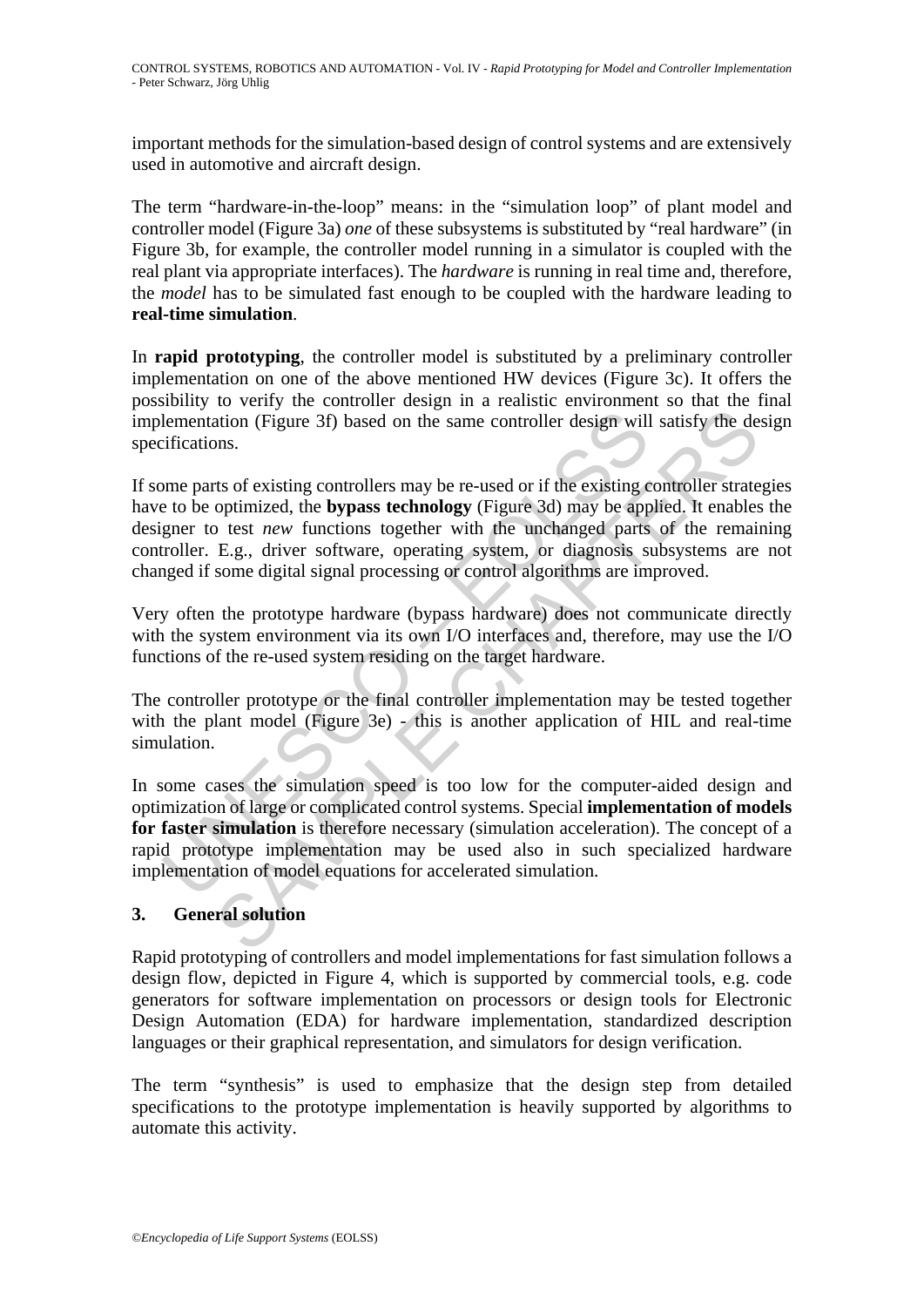CONTROL SYSTEMS, ROBOTICS AND AUTOMATION - Vol. IV - *Rapid Prototyping for Model and Controller Implementation* - Peter Schwarz, Jörg Uhlig



Figure 4: Design of prototypes

Figure 4: Design of prototypes<br>
Figure 4: Design of prototypes<br>
w often, prototypes are running on a different implementation<br>
em: SW is running on a *host* processor instead of the *target* pre<br>
edded system, HW is realiz Figure 4: Design of prototypes<br>Figure 4: Design of prototypes<br>SAMPLE STAMPLE TO and *host* processor instead of the *target* processor in the system, HW is realized finally as a FPGA instead of a full-custom<br>signs as e.g. Very often, prototypes are running on a different implementation basis as the final system: SW is running on a *host* processor instead of the *target* processor in the final embedded system, HW is realized finally as a FPGA instead of a full-custom or standard-cell based ASIC. Rapid prototyping on HW is related to a lot of scientific problems, as e.g. fully automated design flow; optimization of area, clock frequency and power consumption, but the state-of-the-art for practical applications is only available from the vendors of the FPGA hardware and of the design support tools and the same statement is true for SW prototyping and code generation. Therefore, in many cases the websites of vendors have to be referenced instead of conference papers or journal articles. For the basic HW design tasks, the logic gate and block level design, some books exist which focus on different description languages (VHDL and Verilog which are standardized by IEEE). Some of these books contain simple or more complicated examples of controller designs and therefore allow the not yet very experienced designer the successful implementation of FPGA devices. Rapid SW prototyping with automatic code generation is best described in tutorials or white papers of the vendors.

The **specification phase** is relatively independent of the final implementation in HW or SW. The following formalisms are used to create models as executable specifications:

*Discrete systems*: State charts and finite state machines (FSM) as representations of automata, discrete algorithms, difference equations, z-domain description.

*Continuous systems*: Mathematical descriptions in form of

ODE Ordinary differential equations,

DAE Differential-algebraic equations.

Very often a graphical block diagram representation supported by many design tools is used instead of textual formulas. *Linear* systems are mostly described in form of a transfer function, a filter characteristic, or a linear state-space description.

The following **synthesis steps** strongly depend on the implementation target (hardware or software).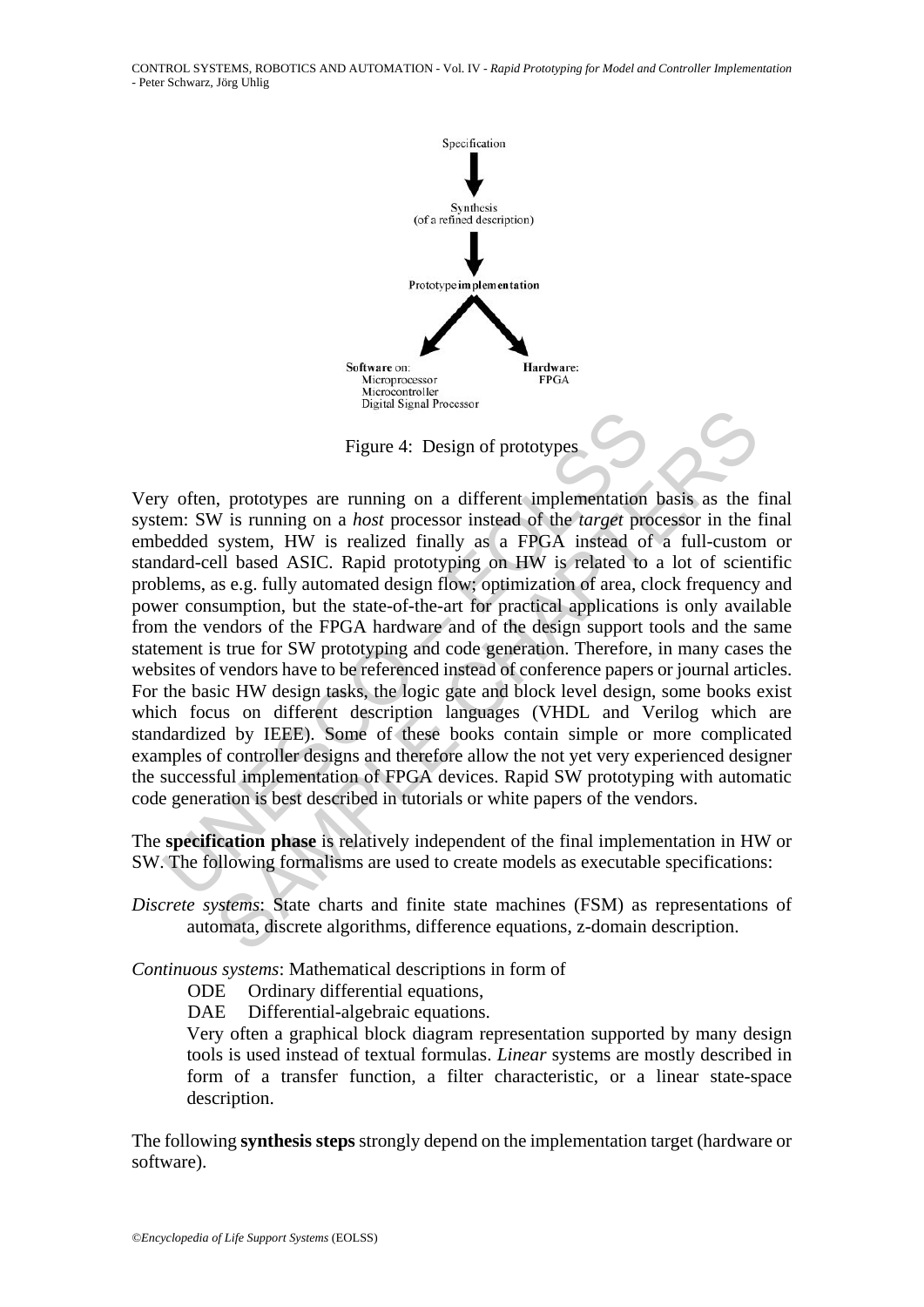- -
- -
- -

# TO ACCESS ALL THE **23 PAGES** OF THIS CHAPTER, [C](https://www.eolss.net/ebooklib/sc_cart.aspx?File=E6-43-07-05)[lick here](http://www.eolss.net/Eolss-sampleAllChapter.aspx)

#### **Bibliography**

Aho A.V., Sethi R., and Ullmann J. D. (1988). *Compilers: principles, techniques and tools*, 769 pp., Reading, MA: Addison-Wesley. [A standard textbook which also covers code optimization.]

Ashenden P. J., Peterson G. D., and Teegarden D. A. (2002). *The System Designer's Guide to VHDL-AMS*, 906 pp., San Francisco: Morgan Kaufmann Publishers. [This book is one of the first comprehensive presentations of VHDL-AMS, a language to model mixed continuous-discrete systems.]

Banerjee P. et al. (2004). Overview of a compiler for synthesizing MATLAB programs onto FPGAs. *IEEE Trans. VLSI*-**12** (2004)3, 312-324. [The paper describes a Matlab-based design flow which leads to the implementation of an algorithm as application-specific hardware.]

Booch G. (1994). *Object Oriented Analysis and Design with Applications*, 608 pp., Reading MA: Benjamin/Cummings, 2nd ed. [A standard book about object oriented software design.]

Dunning G. (2001). *Introduction to Programmable Logic Controllers*, 480 pp., Delmar Thomson Learning; 2nd ed. [An application-oriented textbook on PLC design and application.]

nden P. J., Peterson G. D., and Teegarden D. A. (2002). *The System Designer's*<br>pp., San Francisco: Morgan Kaufmann Publishers. [This book is one of the<br>matitions of VHDL-AMS, a language to model mixed continuous-discrete J., Peterson G. D., and Teegarden D. A. (2002). *The System Designer's Guide to VHDL*-<br>Francisco: Morgan Kadimann Publishers. [This book is one of the first comprehent<br>of VHDL-AMS, a language to model mixed continuous-disc Elmqvist H., Mattsson S.E., and Olsson H. (2002). New methods for hardware-in-the-loop simulation of stiff models. *Proc. Modelica'2002*, Oberpfaffenhofen, Germany, 59-64. (download from http://www.Modelica.org/Conference2002/papers.shtml). [This conference paper presents an approach to real-time simulation in the context of the Modelica language.]

FPGA (2004). 12th ACM *International Symposium on Field-Programmable Gate Arrays*. [An example of yearly organized conferences on FPGA synthesis.]

Gamma E., Helm R., and Johnson R. (1995). *Design Patterns - elements of reusable object-oriented software*, 416 pp., Reading, MA: Addison-Wesley. [A textbook about important aspects of object-oriented software design.]

Hamblen J.O., and Furman M.D (2001). *Rapid Prototyping of Digital Systems - a Tutorial Approach*, 270 pp., Boston: Kluwer. [An introduction to rapid prototyping based on Altera's FPGA design platform.]

Harel D. (1987). Statecharts: A visual formalism for complex systems. *Science of Computer Programming* **8**(1987)3, 231-274. [A classical paper on graphical model and system representation.]

Harel D. et al. (1990). Statemate: a working Environment for the Development of Complex Reactive Systems, *IEEE Trans. Software Engineering* **SE-16**, 403-414. [The description of one of the first tools on system simulation based on Statechart representation of dynamical systems.]

Haufe J., Fritsch C., Gulbins M., Lueck V., and Schwarz, P. (1998). Real-time debugging of digital integrated circuits. Paris: *Proc. Design, Automation and Test in Europe Conference, User Forum (DATE'98),* 235-241. [The paper describes the debugging extensions in FPGA-based rapid prototyping.]

Haufe J., Schwarz P., Berndt T., and Grosse J. (1998). Accelerated Logic Simulation by Using Prototype Boards. Paris: *Proc. Conf. Design, Automation and Test in Europe (DATE'98)*, 183-189. [The paper describes the coupling of logic simulators with FPGA prototyping boards to accelerate digital simulation of large control and data processing algorithms.]

Hughes T.A. (2000). *Programmable Controllers*, 334 pp., Instrument Society of America; 3rd edition. [An introduction to PLC design and application.]

Patterson D. A., and Hennessy J. L. (2003). *Computer Architecture - A Quantitative Approach*, 1100 pp.,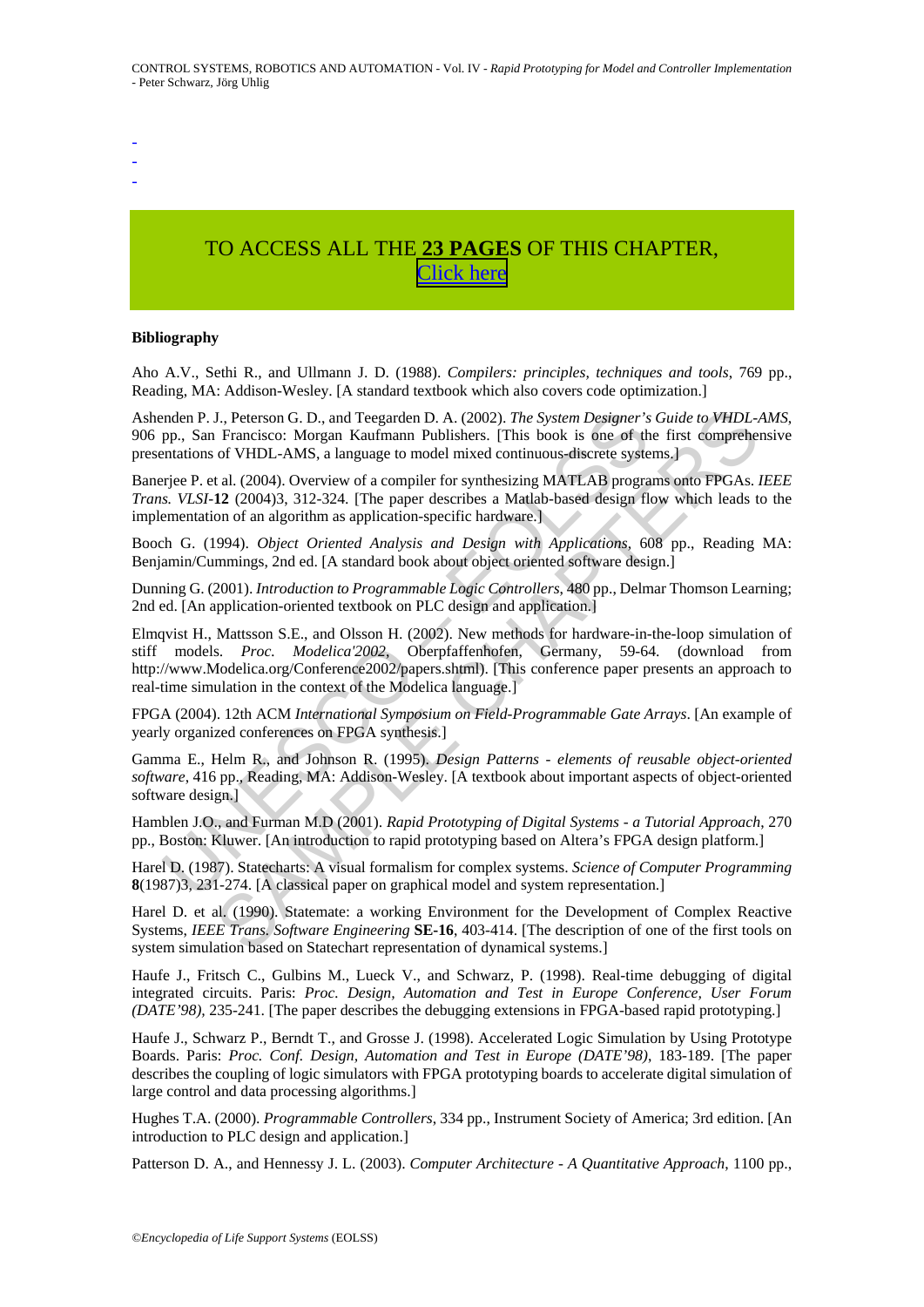San Francisco, CA: Morgan Kaufmann Publ. [A classical textbook on computer architecture and basics on compiler writing.]

Reinemann T., and Kasper R. (2001): High Speed Implementation of Controllers and Filters for Mechatronic Systems; http://www.techonline.com/community/home/14817. [Link to a report on FPGA prototyping for controller design.]

Salcic Z., and Smailagic A. (1997). *Digital Systems Design and Prototyping Using Field Programmable Logic*, 648 pp., Boston: Kluwer. [Introduction to FPGA based rapid prototyping.]

Smith D. J. (2000). *HDL Chip Design - a Practical Guide for Designing, Synthesizing and Simulating ASICS and FPGAs using VHDL and Verilog*, 448 pp., Madison, AL, Doone Publications, 8. printing. [A widely used book on logic synthesis in the context of FPGA design.]

Wilson B. G., Jonassen D. H., and Cole P. (1993). Cognitive approaches to instructional design. In G. M. Piskurich (Ed.), *The ASTD handbook of instructional technology* (pp. 21.1-21.22), New York: McGraw-Hill. Also available at http://www.cudenver.edu/~bwilson. [A general discussion on prototyping, independent of special applications.]

bendent of special applications.]<br>and of publications, Internet tist addresses should be used as references to design<br>code generators) and prototype platforms as well as to standardized modeling la<br>c rapid development of s of special applications.]<br>blications, Internet site addresses should be used as references to design tools (e.g., simultications, Internet site addresses should be used as references to design tools (e.g., simulteriors) an Instead of publications, Internet site addresses should be used as references to design tools (e.g., simulators and code generators) and prototype platforms as well as to standardized modeling languages. With respect to the rapid development of such software (and the occasionally rapid change of tool names and trade marks), the best way to up-to-date information is to check the homepages of the hardware and software providers:

http://www.dspace.de [dSpace - a vendor of prototyping systems.]

http://www.dynasim.se [Dymola, a multi-physics simulator with Modelica as modeling language.]

http://en.etasgroup.com [ETAS - a vendor of prototyping systems.]

http://www.mathworks.com [Control system design and simulation environment Matlab/Simulink, widely used entry point for rapid prototyping.]

http://www.modelica.org [Modelica is a powerful modeling language; many links to Modelica-related publications and the language specification, also to hardware-in-the-loop and real-time simulation applications.]

http://www.ni.com/matrixx [National Instruments: Control system design and simulation environment MatrixX, also used for rapid prototyping.]

http//:www.synopsys.com [Synopsys: one of the leading vendors of software for synthesis of digital hardware and system simulation.]

http://www.nr.com [Link to Numerical Recipes, a collection of algorithms in numerical mathematics.]

http://www.vhdl.org/analog [This is the official website of the IEEE standardization working group for the powerful mixed-signal modeling language VHDL-AMS, the Analog and Mixed Signal extension of VHDL.]

Rapid prototyping, real-time simulation, and hardware-the-loop are areas with a lot of differently used words, especially in the context of vendor's presentations. It may be helpful to search in some glossaries and dictionaries, e.g.

http://www.hyperdictionary.com/dictionary and http://wikipedia.com or other search machines.

#### **Biographical Sketches**

**Peter Schwarz** received the diploma and the Ph.D. degree in electrical engineering from the Dresden University of Technology in 1964 and 1967, respectively. He worked in the Ro-botron Computer Company in Dresden and was responsible for research and development in a CAD group. From 1982 to 1991 he was the leader of the research group "Simulation" at the Central Institute for Cybernetics and Information Processes of the Academy of Sciences in Dresden. He was engaged in the development of a multi-level, mixed-signal simulator KOSIM which was used in industry and research institutes at that time. He received the Habilitation degree from the Dresden University of Technology in 1989. Since 1992 he has been working with the Fraunhofer Institute for Integrated Circuits, Design Automation Division EAS Dresden.